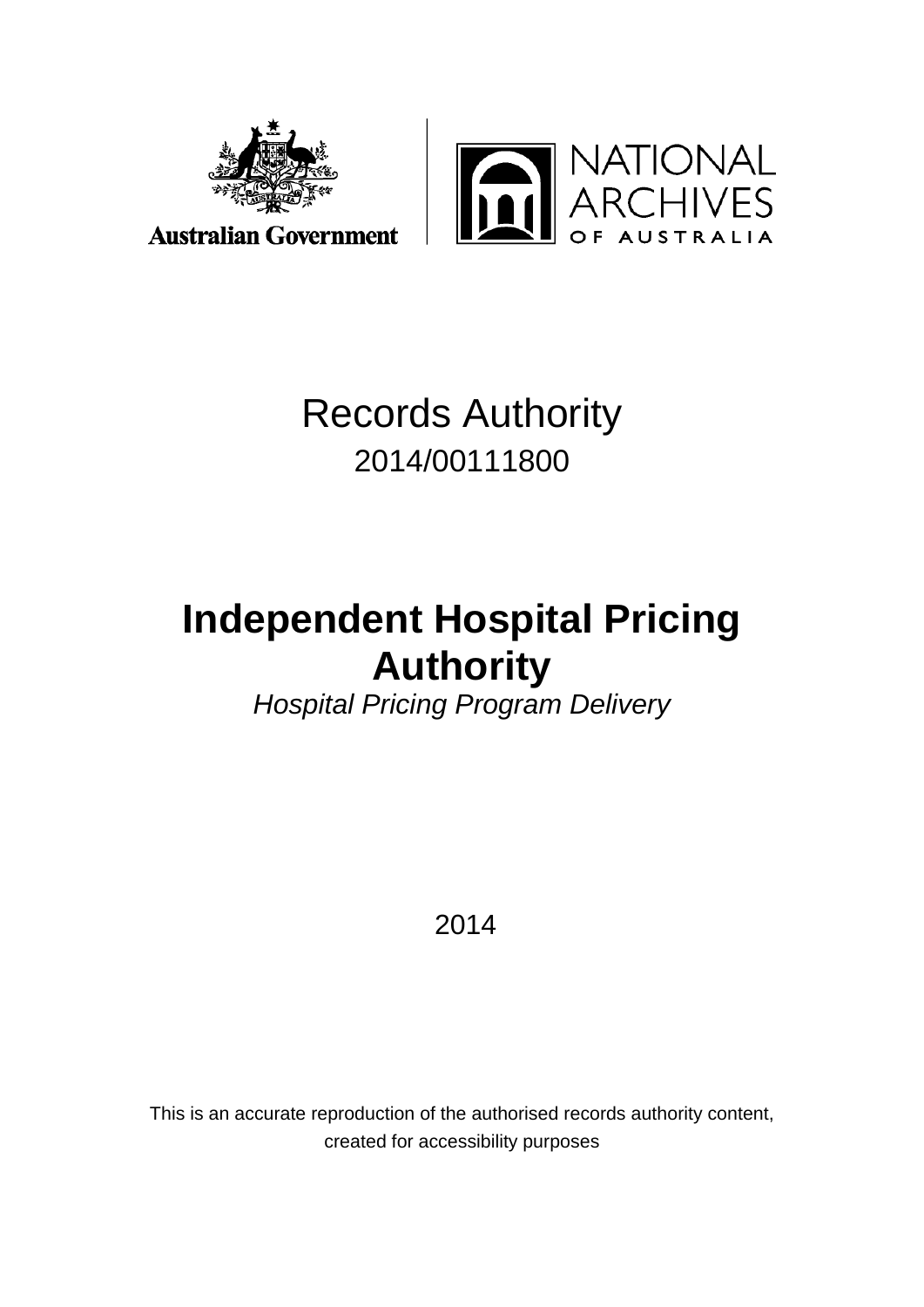### **CONTENTS**

| <b>APPLICATION OF THIS AUTHORITY</b>     | $\mathbf{3}$ |
|------------------------------------------|--------------|
|                                          |              |
|                                          | 5            |
| <b>HOSPITAL PRICING PROGRAM DELIVERY</b> |              |

© Commonwealth of Australia 2014

This work is copyright. Apart from any use as permitted under the *Copyright Act 1968,* no part may be reproduced by any process without prior written permission from the National Archives of Australia. Requests and inquiries concerning reproduction and rights should be directed to the Publications Manager, National Archives of Australia, PO Box 7425, Canberra Business Centre ACT 2610, Australia.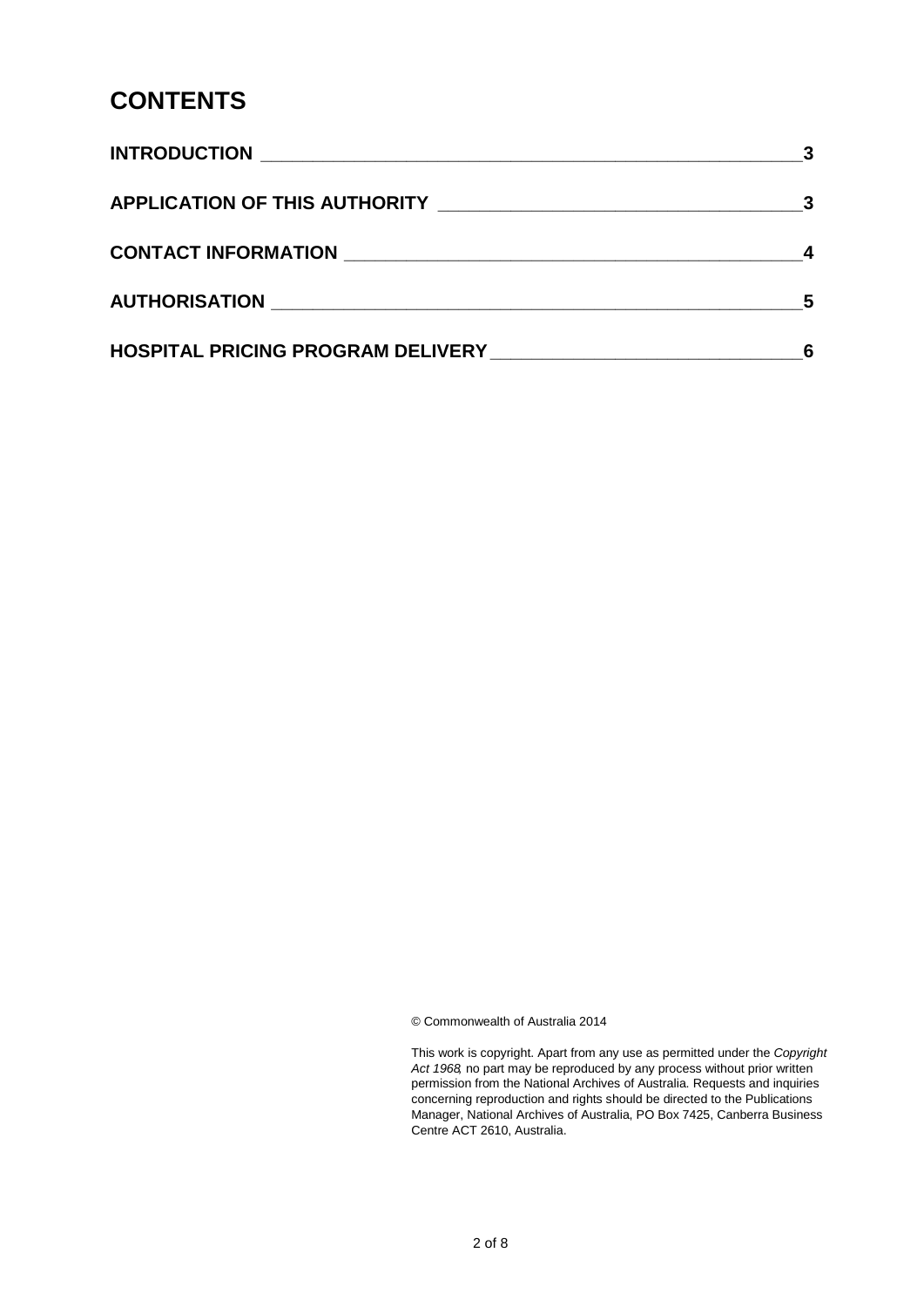## <span id="page-2-0"></span>**INTRODUCTION**

The Independent Hospital Pricing Authority (IHPA) and the National Archives of Australia have developed this Records Authority to set out the requirements for keeping or destroying records for the core business area of Hospital Pricing Program Delivery. It represents a significant commitment on behalf of IHPA to understand, create and manage the records of its activities.

This Authority is based on the identification and analysis of the business of IHPA. It takes into account the agency's legal and organisational records management requirements, and the interests of stakeholders, the agency and the National Archives of Australia.

The Authority sets out those records that need to be retained as national archives and specifies the minimum length of time that temporary records need to be kept. This Authority gives IHPA permission under the *Archives Act 1983*, for the destruction of the temporary records described after the minimum retention period has expired. Retention periods for these temporary records are based on: an assessment of business needs: broader organisational accountability requirements; and community expectations, and are approved by the National Archives of Australia on the basis of information provided by the agency.

As changes in circumstances may affect future records management requirements, the periodic review of this Authority is recommended. All amendments must be approved by the National Archives.

# <span id="page-2-1"></span>**APPLICATION OF THIS AUTHORITY**

- 1. This Authority is to be used to determine how long records must be kept. Records are matched to the relevant core business and records class in the Authority:
	- where the minimum retention period has expired and the records are not needed for agency business they should be destroyed as authorised in this Authority;
	- records that have not reached the minimum retention period must be kept until they do; and
	- records that are identified as Retain as National Archives (RNA) are to be transferred to the National Archives of Australia for preservation.
- 2. This Authority should be used in conjunction with general records authorities such as:
	- the Administrative Functions Disposal Authority (AFDA) and/or AFDA Express issued by the National Archives to cover business processes and records common to Australian Government agencies;
	- General Records Authority 24 Records Relating to Data Matching Exercises; and
	- General Records Authority 31 for source (including original) records that have been copied, converted or migrated.
- 3. The Normal Administrative Practice (NAP) provision of the *Archives Act 1983* gives agencies permission to destroy certain records without formal authorisation. This usually occurs where records are duplicated, facilitative or for short-term use only. NAP does not replace arrangements agreed to in this Authority but can be used as a tool to assist in identifying records for destruction together with an agency's Records Authority or Authorities, and with AFDA and AFDA Express. The National Archives recommends that agencies develop and implement a Normal Administrative Practice policy. Advice and guidance on destroying records as a normal administrative practice and on how to develop an agency NAP policy is available from the National Archives' website at **[www.naa.gov.au](http://www.naa.gov.au/)**.
- 4. Records that are reasonably likely to be needed as evidence in a current or future judicial proceeding or are subject to a request for access under the *Archives Act 1983,* the *Freedom of Information Act 1982* or any other relevant Act must not be destroyed until the action has been completed.
- 5. Records subject to a disposal freeze must not be destroyed until the freeze has been lifted. Further information about disposal freezes and whether they affect the application of this Authority is available from the National Archives website at **[www.naa.gov.au](http://www.naa.gov.au/)**.
- 6. Where the method of recording information changes (for example from a manual system to an electronic system, or when information is migrated from one system to a new system) this Authority can still be applied, providing the records document the same core business. The information must be accessible for the period of time prescribed in this Authority. The agency will need to maintain continuing access to the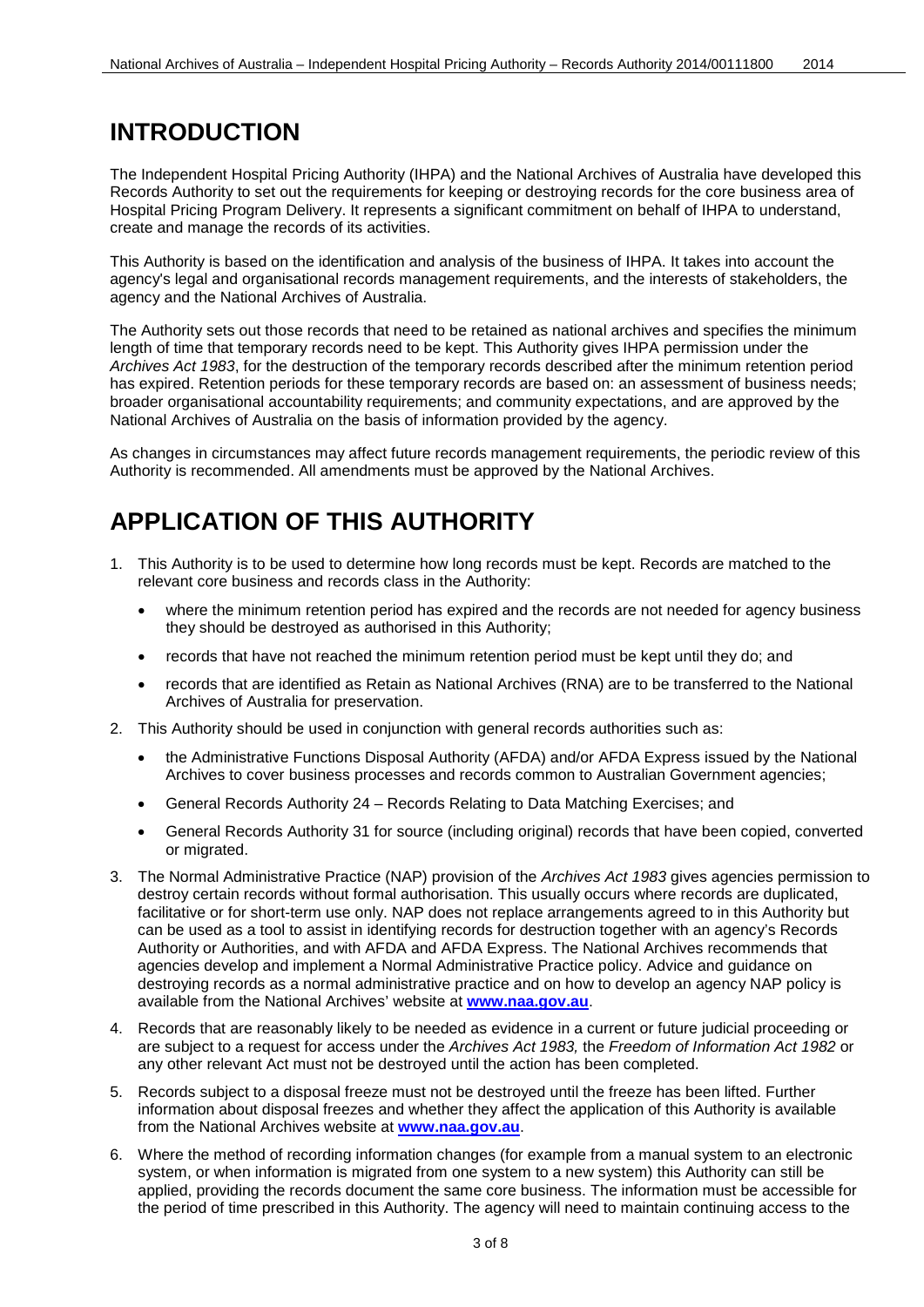information, including digital information, for the periods prescribed in this records authority or until the information is transferred into the custody of the National Archives.

- 7. In general, retention requirements indicate a minimum period for retention. IHPA may extend minimum retention periods if it considers that there is an administrative need to do so, without further reference to the National Archives. Where IHPA believes that its accountability will be substantially compromised because a retention period or periods are not adequate, it should contact the National Archives for review of the retention period.
- 8. Records coming within the 'Retain as national archives' class in this Authority have been determined to be part of the archival resources of the Commonwealth under Section 3C of the *Archives Act 1983*. The determination of Commonwealth records as archival resources of the Commonwealth obliges agencies to transfer the records to the National Archives when they cease to be current and, in any event, within 15 years of the records coming into existence, under Section 27 of the *Archives Act 1983*.
- 9. Records in the care of agencies should be appropriately stored, managed and preserved. Agencies need to meet this obligation to ensure that the records remain authentic and accessible over time. Under Section 31 of the *Archives Act 1983*, access arrangements are required for records that become available for public access including those records that remain in agency custody.
- 10. Appropriate arrangements should be made with the National Archives when records are to be transferred into custody. The National Archives accepts for transfer only those records designated as national archives.
- 11. Advice on how to use this Authority is available from IHPA's records manager. If there are problems with the application of the Authority that cannot be resolved, please contact the National Archives.

# <span id="page-3-0"></span>**CONTACT INFORMATION**

For assistance with this authority or for advice on other records management matters, please contact the National Archives' Agency Service Centre.

| Queen Victoria Terrace            | Tel:     | $(02)$ 6212 3610         |
|-----------------------------------|----------|--------------------------|
| Parkes ACT 2600                   | Fax:     | $(02)$ 6212 3989         |
| PO Box 7425                       | Email:   | recordkeeping@naa.gov.au |
| Canberra Business Centre ACT 2610 | Website: | www.naa.gov.au           |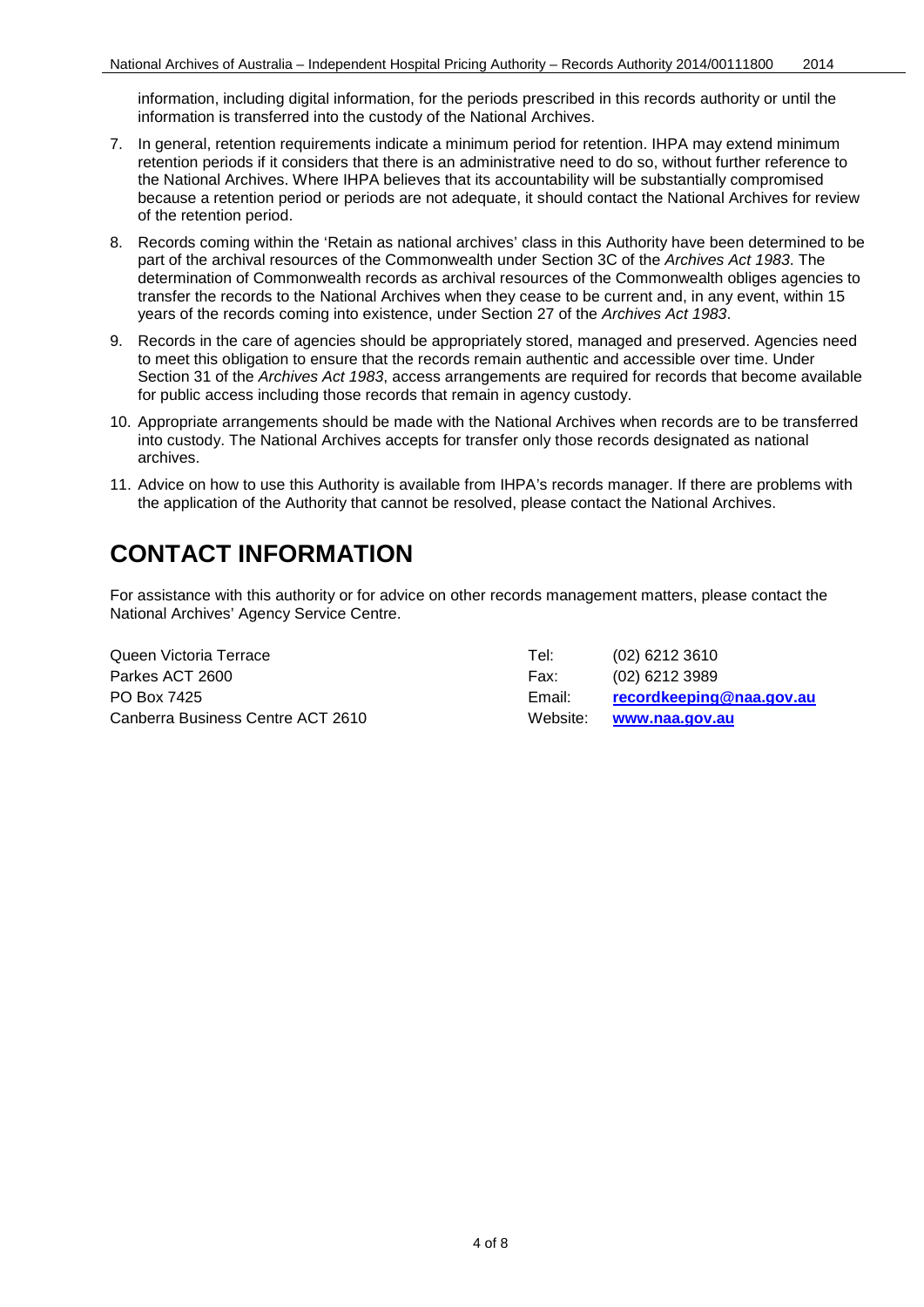# <span id="page-4-0"></span>**AUTHORISATION**

#### **RECORDS AUTHORITY 2014/00111800**

| Person to whom notice of<br>authorisation is given: | Dr Tony Sherbon<br><b>Chief Executive Officer</b><br>Independent Hospital Pricing Authority<br>Level 6, 1 Oxford Street<br>Sydney 2000 |
|-----------------------------------------------------|----------------------------------------------------------------------------------------------------------------------------------------|
|-----------------------------------------------------|----------------------------------------------------------------------------------------------------------------------------------------|

| <b>Purpose:</b>     | Authorises arrangements for the disposal of records in accordance with<br>Section 24(2)(b) of the Archives Act 1983.                                                                            |
|---------------------|-------------------------------------------------------------------------------------------------------------------------------------------------------------------------------------------------|
|                     | Determines records classed as 'Retain as national archives' in this<br>Records Authority to be part of the archival resources of the<br>Commonwealth under section 3C of the Archives Act 1983. |
|                     |                                                                                                                                                                                                 |
| <b>Application:</b> | All core business records relating to Hospital Pricing Program Delivery.                                                                                                                        |
|                     |                                                                                                                                                                                                 |

This authority gives permission for the destruction, retention or transfer to the National Archives of Australia of the records described. This authority will apply only with the consent of the agency currently responsible for the business documented in the records described.

| <b>Authorising Officer</b>     | Date of issue: |
|--------------------------------|----------------|
|                                |                |
| David Fricker                  | 9 April 2014   |
| Director-General               |                |
| National Archives of Australia |                |
|                                |                |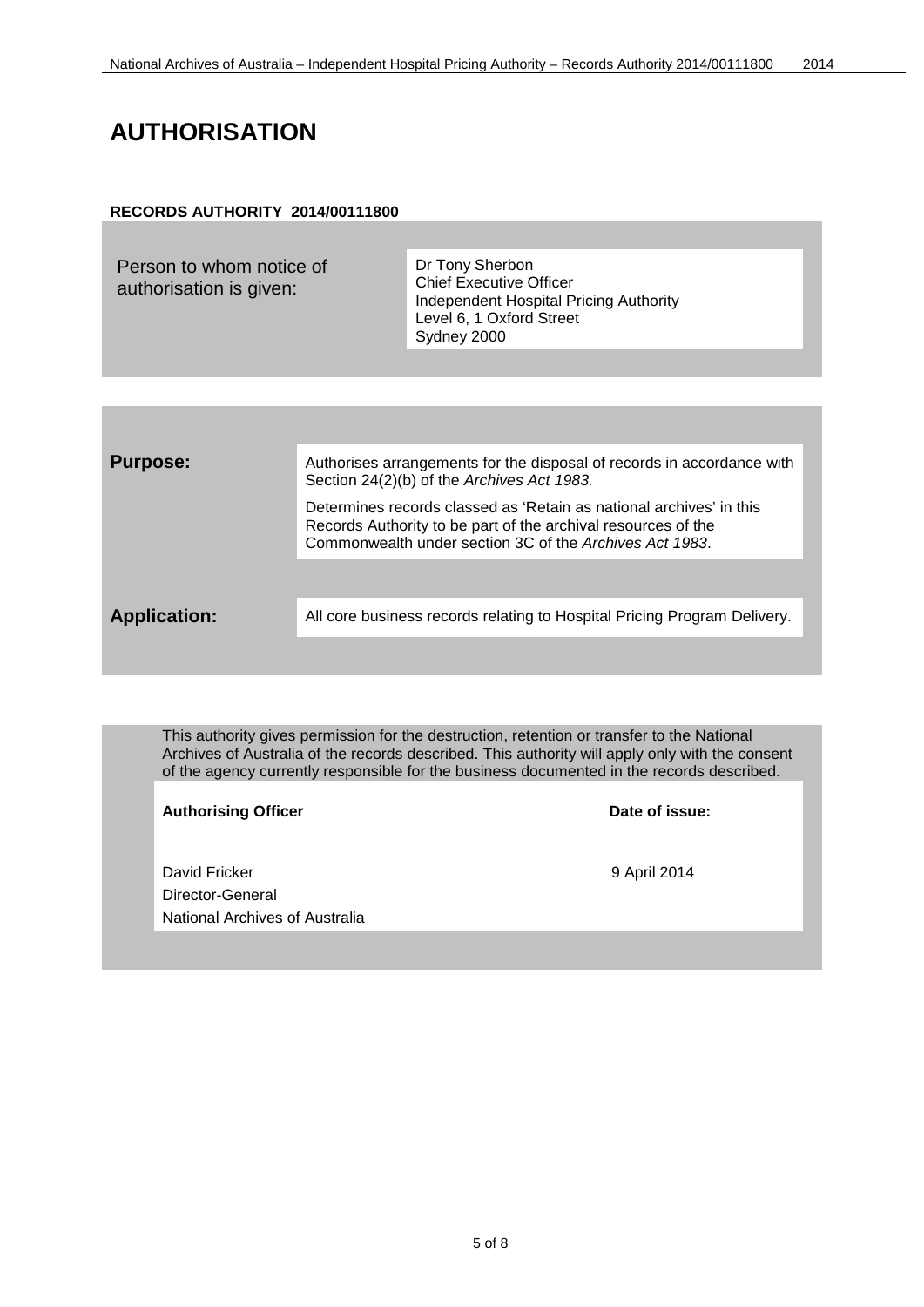# <span id="page-5-0"></span>**HOSPITAL PRICING PROGRAM DELIVERY**

The core business of determining the national efficient price (NEP) and national efficient cost (NEC) for Australian public hospital services to improve efficiency and access to those services. The NEP and NEC are calculated by collecting hospital costing and activity data from state and territory jurisdictions, applying pricing and costing models and consulting with key stakeholders in the Australian health sector.

Includes developing, implementing and reviewing analytical policies, data requirements and standards and classification systems used to define hospital procedures (eg diagnostic related groups (DRG)).

#### The **core activities** include:

- providing and receiving advice and other forms of information;
- liaising, consulting and receiving submissions from stakeholders;
- negotiating, establishing and implementing agreements and memorandum of understanding;
- developing, implementing and reviewing plans, policies, procedures, programs and frameworks;
- pricing and costing hospital services including developing cost and pricing models, technical specifications, calculators and price adjustments and weights;
- developing, implementing and reviewing requirements, standards and classification systems for data provision by States and Territories;
- collecting, managing and analysing hospital data;
- monitoring compliance with data standards and data requirements;
- managing and participating in internal and external committees, working groups and meetings; and
- managing cost-shifting and cross-border disputes.

The performance of the core business is supported by **general activities** such as:

- arranging and attending conferences and forums;
- undertaking research;
- reviewing and evaluating;
- auditing;
- reporting;
- identifying, assessing and managing risk;
- receiving and responding to enquiries; and
- delegating powers and authorising actions.

#### *Cross references to AFDA Express Records Authority*

*For advice, briefs and submissions to the portfolio Minister, cabinet submissions and the organisation's participation in formal inquiries, use GOVERNMENT RELATIONS.*

*For media releases, use COMMUNITY RELATIONS and/or GOVERNMENT RELATIONS.*

*For acquisition of goods and services, use PROCUREMENT.*

#### *Cross references to other records authorities*

*For the establishment and management of the agency's governing body (the Pricing Authority), including minutes of board meetings and supporting papers, use GOVERNING BODIES.*

*For statutory and non-statutory advisory bodies supporting hospital pricing program delivery, such as the Jurisdictional Advisory Committee and Clinical Advisory Committee, use ADVISORY BODIES.*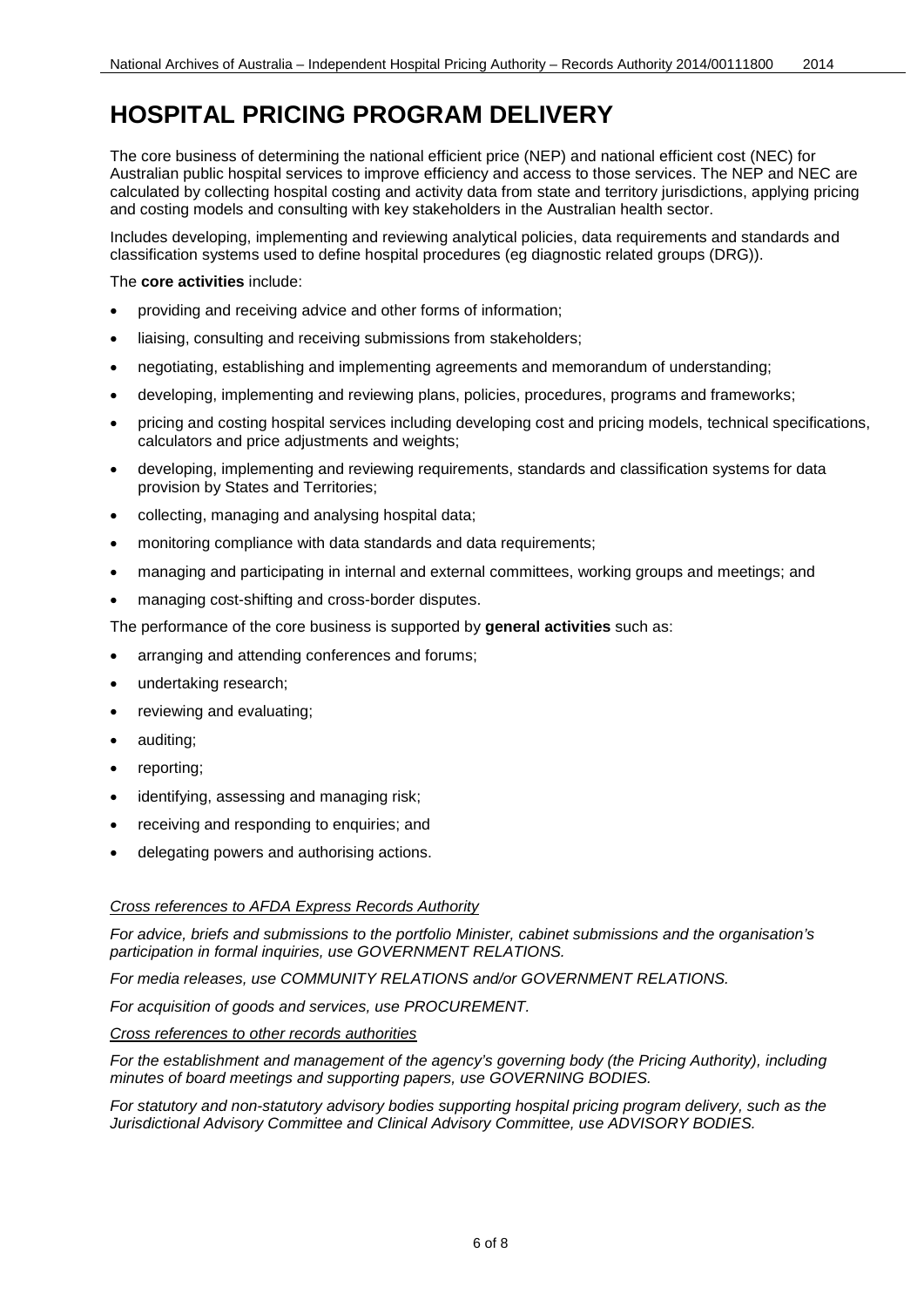### **HOSPITAL PRICING PROGRAM DELIVERY**

| <b>Class no</b> | <b>Description of records</b>                                                                                                                                                                                                                                                                                                                                        | <b>Disposal action</b> |
|-----------------|----------------------------------------------------------------------------------------------------------------------------------------------------------------------------------------------------------------------------------------------------------------------------------------------------------------------------------------------------------------------|------------------------|
| 61511           | The following significant records documenting:                                                                                                                                                                                                                                                                                                                       | Retain as              |
|                 | master version of national efficient price determinations and national<br>$\bullet$<br>efficient cost determinations. Includes price weights, adjustments and<br>the national weighted activity unit;                                                                                                                                                                | national archives      |
|                 | developing and reviewing costing and pricing models, specifications,<br>$\bullet$<br>calculators and other tools used to price and cost hospital services.<br>Includes final version, major drafts, stakeholder consultations and<br>supporting analysis;                                                                                                            |                        |
|                 | developing, implementing and reviewing, high level policies, plans,<br>$\bullet$<br>strategies, frameworks and programs, such as the Pricing Framework<br>of Australian Public Hospital Services, Three Year Data Plan and<br>Clinical Advisory Committee Work Program. Includes final versions,<br>major drafts, stakeholder consultations and supporting research; |                        |
|                 | high level advice provided to or received from major stakeholders.<br>$\bullet$<br>Includes final version of formal advice, submissions, supporting<br>research and briefs;                                                                                                                                                                                          |                        |
|                 | high level internal and external reports. Includes stakeholder<br>$\bullet$<br>consultations, submissions and supporting research;                                                                                                                                                                                                                                   |                        |
|                 | national and high level reviews relating to the core business. Includes<br>$\bullet$<br>major drafts, submissions and final reports;                                                                                                                                                                                                                                 |                        |
|                 | major research and analysis. Includes final research reports and<br>findings and supporting analysis;                                                                                                                                                                                                                                                                |                        |
|                 | outcomes of third party assurance over the suitability and/or<br>$\bullet$<br>effectiveness of data assurance processes;                                                                                                                                                                                                                                             |                        |
|                 | developing and reviewing coding, classification and payment<br>$\bullet$<br>requirements or standards, such as the Diagnostic Related Groups for<br>data provided by States and Territories. Includes final version, major<br>drafts and submissions received during consultation;                                                                                   |                        |
|                 | final outcomes of investigations of cross border disputes arising from<br>$\bullet$<br>interstate cost shifting or funding. Includes final assessments, major<br>drafts, submissions and briefing papers;                                                                                                                                                            |                        |
|                 | high level internal and external committees and working groups where<br>the agency provides secretariat support, is the Australian<br>Government's main representative, or plays a prominent or central role.<br>Includes establishment documentation, agenda, final version of<br>minutes and tabled papers;                                                        |                        |
|                 | final versions of high level agreements and contracts and supporting<br>$\bullet$<br>documents, such as intergovernmental and international agreements,<br>including those that relate to data collection arrangements and<br>international sales of activity based funding coding and classification<br>systems. Includes memoranda of understanding;               |                        |
|                 | de-identified hospital patient activity and costing datasets, includes<br>activity based funding datasets from the National Hospital Cost Data<br>Collection and information about data fields, for example data<br>dictionaries, indexes, tables and registers. Includes both aggregate and<br>individual patient episodes; and                                     |                        |
|                 | master version of agency publications.                                                                                                                                                                                                                                                                                                                               |                        |